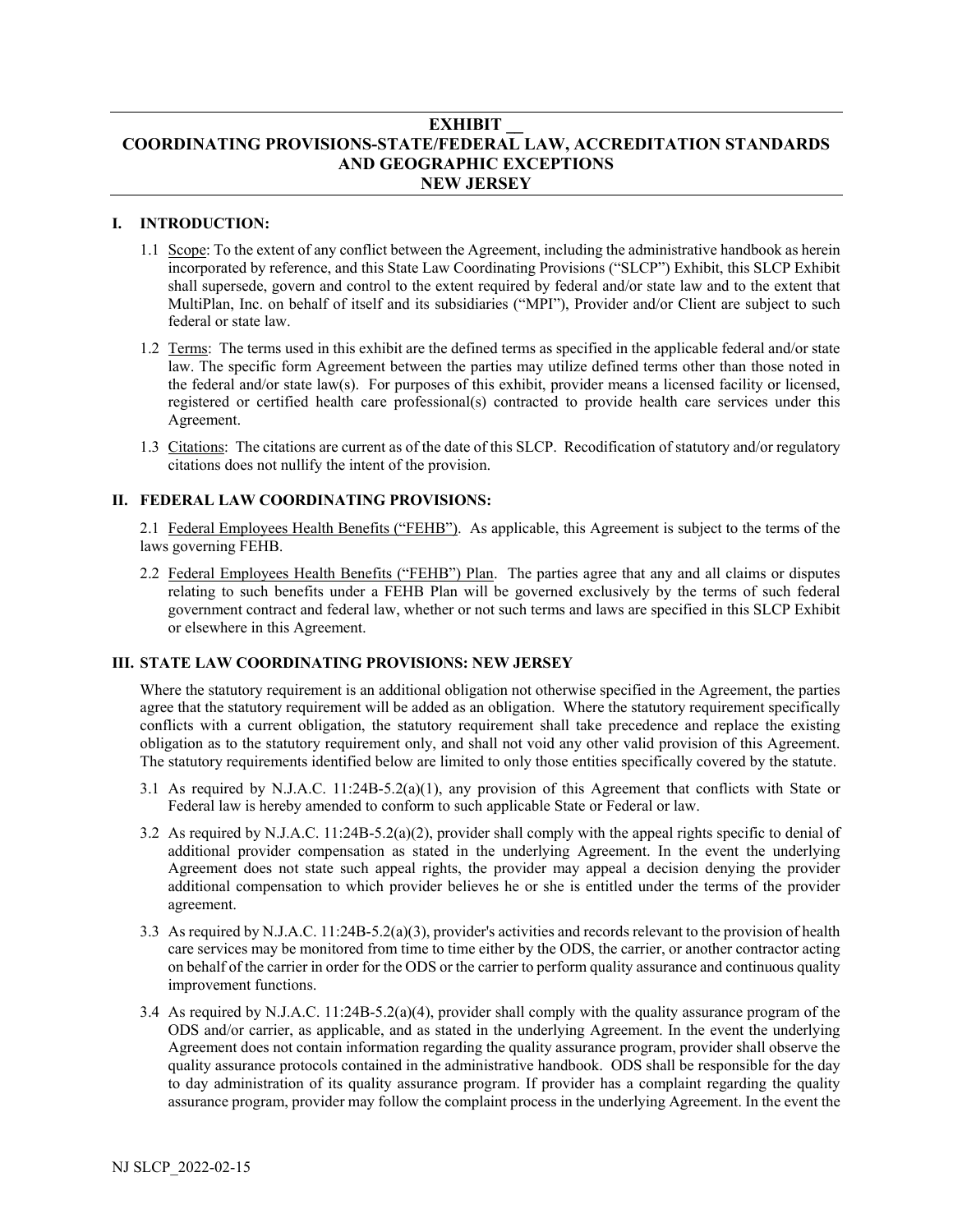underlying Agreement does not include a mechanism to lodge a complaint, provider may contact MPI's Service Operations Department.

- 3.5 As required by N.J.A.C. 11:24B-5.2(a)(5) & (6), provider shall comply with the carrier's utilization management ("UM") program. Carrier is responsible for the day to day operation of it's UM program. Provider may contact carrier via the phone number or website indicated on covered persons identification for information regarding UM decisions, appeals and protocols as required by N.J.A.C. 11:24B-5.2 (a)(5)(ii)- (iv). Provider may rely upon the written or oral authorization for a service if made by carrier. Services shall not be retroactively denied as not medically necessary except in cases of material misrepresentation of the facts or fraud to carrier. In the event that an appeal instituted by a provider on behalf of a covered person will be entertained as a member utilization management appeal without covered person's consent, the appeal will not be eligible for the Independent Health Care Appeals Program, established pursuant t[o N.J.S.A. 26:2S-](https://advance.lexis.com/search/practicepagesearch/?pdmfid=1000516&crid=16479ee8-2926-43a5-ae00-f89fc24d4203&pdstartin=hlct%3A1%3A1&pdtypeofsearch=searchboxclick&pdsearchterms=N.J.A.C.+11%3A24B-5.2&pdsearchtype=SearchBox&pdqttype=and&pdpsf=&ecomp=c85hk&earg=pdpsf&prid=d795341a-7277-40f9-9ef9-9856903367db)[11,](https://advance.lexis.com/search/practicepagesearch/?pdmfid=1000516&crid=16479ee8-2926-43a5-ae00-f89fc24d4203&pdstartin=hlct%3A1%3A1&pdtypeofsearch=searchboxclick&pdsearchterms=N.J.A.C.+11%3A24B-5.2&pdsearchtype=SearchBox&pdqttype=and&pdpsf=&ecomp=c85hk&earg=pdpsf&prid=d795341a-7277-40f9-9ef9-9856903367db) until the covered person's specific consent to the appeal is obtained.
- 3.6 As required by N.J.A.C. 11:24B-5.2(a)(7), this Agreement is governed by New Jersey law with respect to health care services rendered in the State of New Jersey.
- 3.7 As required by N.J.A.C. 11:24B-5.2(a)(8), the term of this Agreement is as stated in the underlying Agreement. In the event the underlying Agreement does not state the term of this Agreement, then this Agreement will become effective on the effective date of the underlying Agreement and will continue in effect for a period of one (1) year ("Initial Term"). Unless otherwise terminated, this Agreement shall renew automatically for consecutive one (1) year terms ("Renewal Term") on each anniversary of the effective date ("Renewal Date").
- 3.8 As required by N.J.A.C. 11:24B-5.2(a)(9) and N.J.A.C. 11:24B-5.3 (a), the termination rights are as stated in the underlying Agreement. In the event the underlying Agreement does not include any termination rights, the termination rights are as follows:

Discretionary Termination. After the expiration of the Initial Term, this Agreement may be terminated in the sole discretion of either party, by the provision of written notice at least ninety (90) days prior to the Renewal Date, such termination to be effective on the Renewal Date.

Termination for Material Breach.

- (a) This Agreement may be terminated by ODS upon written notice to provider if (i) any action is taken which requires provider to provide ODS with notice; (ii) in the sole discretion of ODS, if provider fails to comply with the quality management and/or credentialing/recredentialing program(s) specified in the administrative handbook(s); or (iii) provider fails to comply with any applicable state and/or federal law related to the delivery of health care services.
- (b) In the event that one party commits a material breach of this Agreement (the "Breaching Party") this Agreement will terminate upon the provision of at least thirty (30) days written notice to the Breaching Party specifying the material breach. The Breaching Party may cure the breach within such thirty (30) day period, provided however, that failure to cure said breach will result in termination as of the date specified in the notice.

Network Participation Termination. Either party may terminate this Agreement as to any of the networks in which provider participates by the provision of at least ninety (90) days prior written notice to the other party provided however, provider maintains participation in at least one network. Termination of a Network will not terminate this Agreement as to any other Networks in which provider participates.

- 3.9 As required by N.J.A.C. 11:24B-5.2(a)(10), provider shall not bill or otherwise pursue payment from a carrier's covered person for the costs of services or supplies rendered in-network that are covered, or for which benefits are payable, under the covered person's health benefits plan, except for copayment, coinsurance or deductible amounts set forth in the health benefits plan, regardless of whether the provider agrees with the amount paid or to be paid, for the services or supplies rendered.
- 3.10As required by N.J.A.C. 11:24B-5.2(a)(11), provider shall cooperate and comply with the terms of the credentialing/recredentialing program(s) and otherwise be eligible to participate in various programs, as appropriate. Initial Credentialing shall be completed prior to provider's participation in a network and recredentialing shall be completed every three (3) years thereafter or as otherwise required by ODS policy.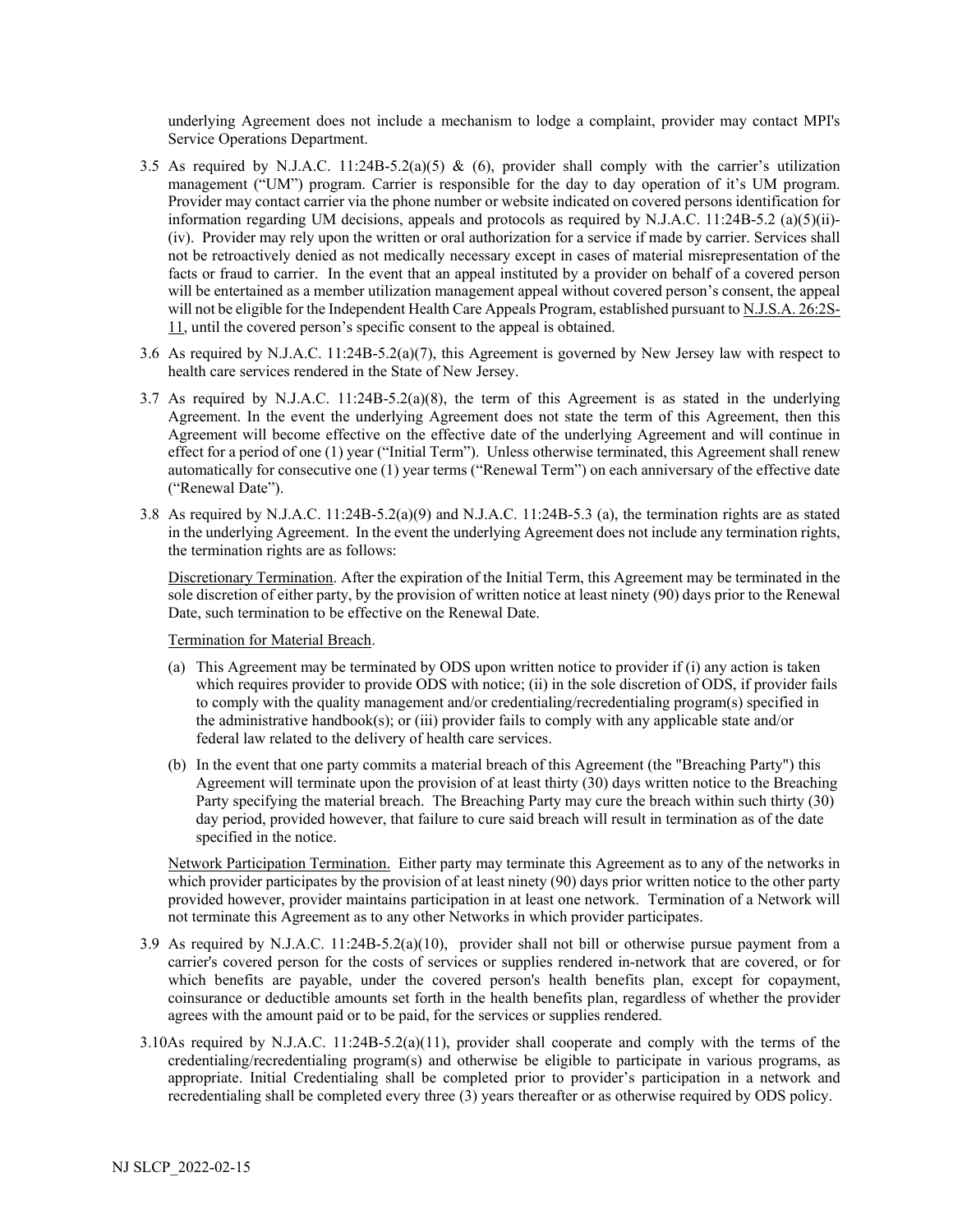- 3.11As required by N.J.A.C. 11:24B-5.2(a)(12), provider will maintain professional liability insurance as required by the underlying Agreement, but such amount shall not be less than \$1,000,000 per occurrence and \$3,000,000 in the aggregate per year.
- 3.12As required by N.J.A.C. 11:24B-5.2(a)(13), provider will render medical and health care services in a manner which assures availability, adequacy, and continuity of care to covered persons. Health care services means health care treatment and supplies rendered by a provider and provided to a covered person for which a carrier is responsible for payment pursuant to the terms of a health benefits plan.
- 3.13As required by N.J.A.C. 11:24B-5.2(a)(14), provider has the right and obligation to communicate openly with covered persons regarding diagnostic tests and treatment options.
- 3.14As required by N.J.A.C. 11:24-5.2(a)(15), provider shall not be terminated or otherwise penalized because of complaints or appeals that the provider files on his or her own behalf, or on behalf of a covered person, or for otherwise acting as an advocate for covered persons in seeking appropriate, medically necessary health care services covered under the covered person's health benefits plan.
- 3.15As required by N.J.A.C. 11:24B-5.2(a)(16), provider shall not discriminate in his or her treatment of a carrier's covered persons.
- 3.16As required by N.J.A.C.  $11:24B-5.2(a)(17)$  and N.J.A.C.  $11:22-3.4$ , all providers shall file claims for payment unless the patient, at his or her option, files the claim directly. Where a claim is being filed by the provider on behalf of the patient without an assignment of benefits, the provider shall file the claim within 60 days of the last date of service of that course of treatment. Where the provider is filing a claim under an assignment of benefits from the patient, the provider shall file the claim within 180 days of the last date of service of the course of treatment. If the carrier or its agent fails to pay a clean claim within the time limits set forth in [N.J.A.C. 11:22-1.5,](https://www.lexis.com/research/buttonTFLink?_m=39aa2d63d2ff21ad8f2761adc71b2ac3&_xfercite=%3ccite%20cc%3d%22USA%22%3e%3c%21%5bCDATA%5bN.J.A.C.%2011%3a22-1.6%5d%5d%3e%3c%2fcite%3e&_butType=4&_butStat=0&_butNum=3&_butInline=1&_butinfo=NJ%20ADMIN%2011%3a22-1.5&_fmtstr=FULL&docnum=1&_startdoc=1&wchp=dGLzVzk-zSkAA&_md5=c072da2121b7f34b85dc33afc2fc2ccf) the carrier shall include simple interest on the claim amount at the rate of 10 percent per year and shall either add the interest amount to the claim amount when paying the claim or issue an interest payment within 14 days of the payment of the claim. Interest shall accrue beginning 30 or 40 days, as applicable, from the date all information and documentation required to process the claim is received by the carrier. The carrier may aggregate interest amounts up to \$ 25.00, with the consent of the provider. In no event shall provider be required to request payment of such interest from, as applicable, as a condition of receiving such interest payment.
- 3.17As required by N.J.A.C. 11:24B-5.2(a)(17) and N.J.A.C. 11:22-3.4, in the event a provider does not file the claim within 180 days of the last date of service of a course of treatment, the carrier shall in accordance with [N.J.A.C. 11:22-1.6](https://www.lexis.com/research/buttonTFLink?_m=d84eeb628b90eea4184543f624eace46&_xfercite=%3ccite%20cc%3d%22USA%22%3e%3c%21%5bCDATA%5bN.J.A.C.%2011%3a22-3.4%5d%5d%3e%3c%2fcite%3e&_butType=4&_butStat=0&_butNum=1&_butInline=1&_butinfo=NJ%20ADMIN%2011%3a22-1.6&_fmtstr=FULL&docnum=1&_startdoc=1&wchp=dGLbVzt-zSkAb&_md5=090e8c64869c77693084d3bedbd3b59a) reserve the right to deny or dispute the claim and the provider shall be prohibited from seeking payment in whole or in part directly from the patient. Carrier shall advise provider that payment of the claim, in whole or in part, will be made based upon consideration of the following factors that shall be addressed by the provider: (i) the good faith use of information provided by the patient to the provider with respect to the identity of the patient's health benefits payer; (ii) delays encountered in filing a claim related to the coordination of benefits among third party payers; (iii) whether the provider has previously filed untimely claims or has an established pattern of untimely claim practices; (iv) any prejudice to the rights of the patient and/or the health benefits provider in determination of the medical necessity of the services and care being billed for; and (v) potential adverse impact to the public.
- 3.18As required by N.J.A.C. 11:24B-5.2 (a)(17) and N.J.A.C. 11:22-3.4, providers failing to file a claim within 180 days in accordance with N.J.A.C. 11:22-3.4(d) whose claim for payment has been denied in whole or in part may, in the discretion of a Judge of the Superior Court, be permitted to refile the claim where there has not been substantial prejudice to the health benefit payer. Application to the Superior Court for permission to refile a claim shall be made within 14 days of the notification of denial of payment and shall be made upon motion based upon affidavit(s) showing sufficient reason(s) for the failure to file the claim with the third party payer within the required time.
- 3.19As required by N.J.A.C. 11:24B-5.2(a)(18), provider may submit and seek resolution of a complaint or grievance, separate and apart from submitting complaints and grievances on behalf of covered person(s), and complaints addressing compensation of claims issues to ODS at MultiPlan, Inc. Service Operations Department 16 Crosby Drive Bedford, MA 01730. Such resolution shall not exceed thirty (30) calendar days following the receipt of the complaint or grievance. In the event provider is not satisfied with the resolution of the complaint or grievance, provider may submit the complaint or grievance to the New Jersey Department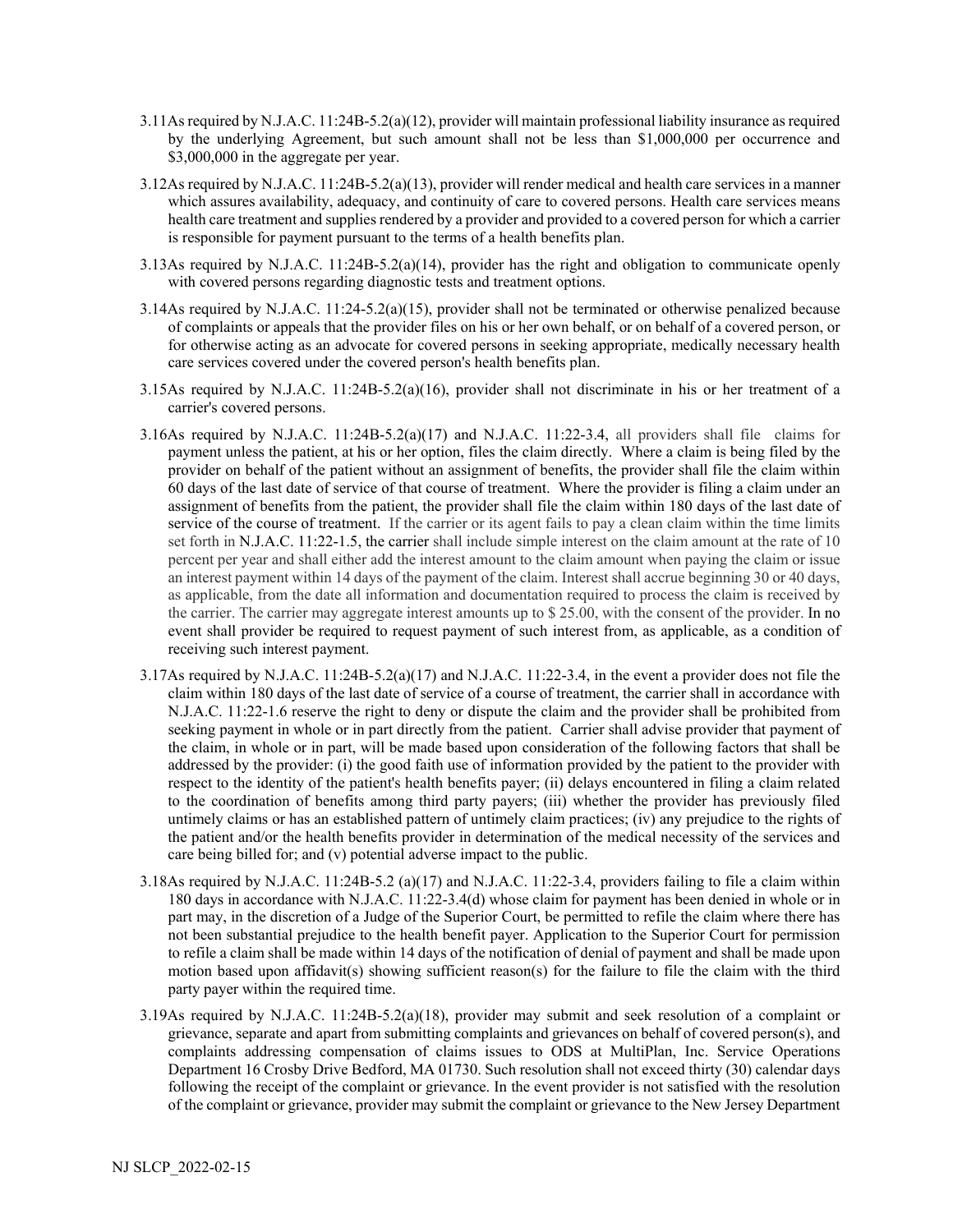of Banking and Insurance or the New Jersey Department of Human Services, depending on the issue involved.

- 3.20As required by N.J.A.C. 11:24B-5.2(a)(19), all information and materials provided by ODS or carrier to provider will remain proprietary to ODS or carrier, respectively. Provider will not disclose any of such information or materials or use them except as may be required to carry out its respective obligations under this Agreement. Provider shall comply with the confidentiality of medical and billing records as stated in the underlying Agreement. In the event, the underlying Agreement does not contain a provision with respect to the confidentiality of medical and billing records then provider will comply with all state and federal laws and the requirements specified in the ODS administrative handbook(s) pertaining to the confidentiality of medical and billing records, and will keep confidential, and take all precautions to prevent the unauthorized disclosure of any and all medical and billing records.
- 3.21As required by N.J.A.C. 11:24B-5.2(c)(8), nothing in this Agreement shall require provider to assure that it never charges ODS or carrier a rate that is greater than the least amount charged to another entity with which the provider contracts for similar services.
- 3.22As required by N.J.A.C. 11:24B-5.3(a)(2), in the event provider believes that a carrier has repeatedly failed to comply with requirements specified in this Agreement with respect to the timely payment of claims to provider or otherwise failed to abide by the requirements for access to this Agreement, provider shall notify ODS and carrier immediately in writing and may request that such carrier be excluded from access under this Agreement. Within thirty (30) days of receipt of such notice from provider, or within such extended time period to which the parties mutually agree ("Resolution Time Period"), ODS will attempt to resolve the matter, pursuant to the Agreement, to the reasonable satisfaction of provider such that the carrier will not be excluded from access under this Agreement. At the end of the Resolution Time Period, if ODS finds that the carrier failed to adequately abide by the requirements for access to this Agreement and cannot resolve the matter to the reasonable satisfaction of provider, ODS shall exclude such carrier from access under this Agreement effective thirty (30) days after the expiration of the Resolution Time Period.
- 3.23As required by N.J.A.C. 11:24B-5.3(c), if the provider is a health care professional, when the provider's status as a participating provider in a network is being terminated, written notice shall be issued to the provider no less than 90 days prior to the date of termination, except that the 90-day prior notice requirement need not apply when the contract is being terminated upon its date of renewal, or upon its anniversary date, if no annual renewal date is specified, or is being terminated because of breach, alleged fraud, or because, in the opinion of the medical director of either the ODS or the carrier, if different, the health care professional presents an imminent danger to one or more covered persons, or the public health, safety or welfare. The health care professional shall receive a written statement setting forth the reason(s) for the termination, and the procedures for obtaining such a written statement, in the event that the written notice of termination does not include a statement setting forth the reason(s) for the termination.
- 3.24As required by N.J.A.C. 11:24B-5.3(d), the health care professional shall have the right to request a hearing following a notice that the health care professional's status as a participating provider with a carrier is being terminated, except that the right to a hearing may not apply when the termination occurs on the date of renewal of the contract, or upon the contract's anniversary date, if no annual renewal date is specified, or termination is based on breach or alleged fraud, or because, in the opinion of the medical director of either the ODS or the carrier, if different, the health care professional presents an imminent danger to one or more covered persons, or the public health, safety or welfare.
- 3.25As required by N.J.A.C. 11:24B-5.3(e), provider may submit a request for a hearing as outlined in the letter of termination sent by ODS when a health care professional is terminated from participation in the ODS's network. The hearing procedures shall be consistent with the requirements o[f N.J.A.C. 11:24-3.6](https://advance.lexis.com/document/documentslider/?pdmfid=1000516&crid=3f08173e-b5e8-4970-a5fd-4427497318f4&pddocfullpath=%2Fshared%2Fdocument%2Fadministrative-codes%2Furn%3AcontentItem%3A5J6T-0G10-00BY-K526-00000-00&pdcomponentid=237260&pdtocnodeidentifier=AAPABEAAGAAD&ecomp=-9pfk&prid=7bcf35a4-f54e-4783-9b1c-1a1c72da9ca0) o[r 11:24A-](https://advance.lexis.com/document/documentslider/?pdmfid=1000516&crid=3f08173e-b5e8-4970-a5fd-4427497318f4&pddocfullpath=%2Fshared%2Fdocument%2Fadministrative-codes%2Furn%3AcontentItem%3A5J6T-0G10-00BY-K526-00000-00&pdcomponentid=237260&pdtocnodeidentifier=AAPABEAAGAAD&ecomp=-9pfk&prid=7bcf35a4-f54e-4783-9b1c-1a1c72da9ca0)[4.9,](https://advance.lexis.com/document/documentslider/?pdmfid=1000516&crid=3f08173e-b5e8-4970-a5fd-4427497318f4&pddocfullpath=%2Fshared%2Fdocument%2Fadministrative-codes%2Furn%3AcontentItem%3A5J6T-0G10-00BY-K526-00000-00&pdcomponentid=237260&pdtocnodeidentifier=AAPABEAAGAAD&ecomp=-9pfk&prid=7bcf35a4-f54e-4783-9b1c-1a1c72da9ca0) as appropriate.
- 3.26As required by N.J.A.C. 11:24B-5.3(f) and (g), when a provider's status as a participating provider is terminated, or when the contract between the ODS and the provider terminates, regardless of the party initiating the termination, the provider, if a physician, shall remain obligated to provide services for covered persons in accordance with the following: